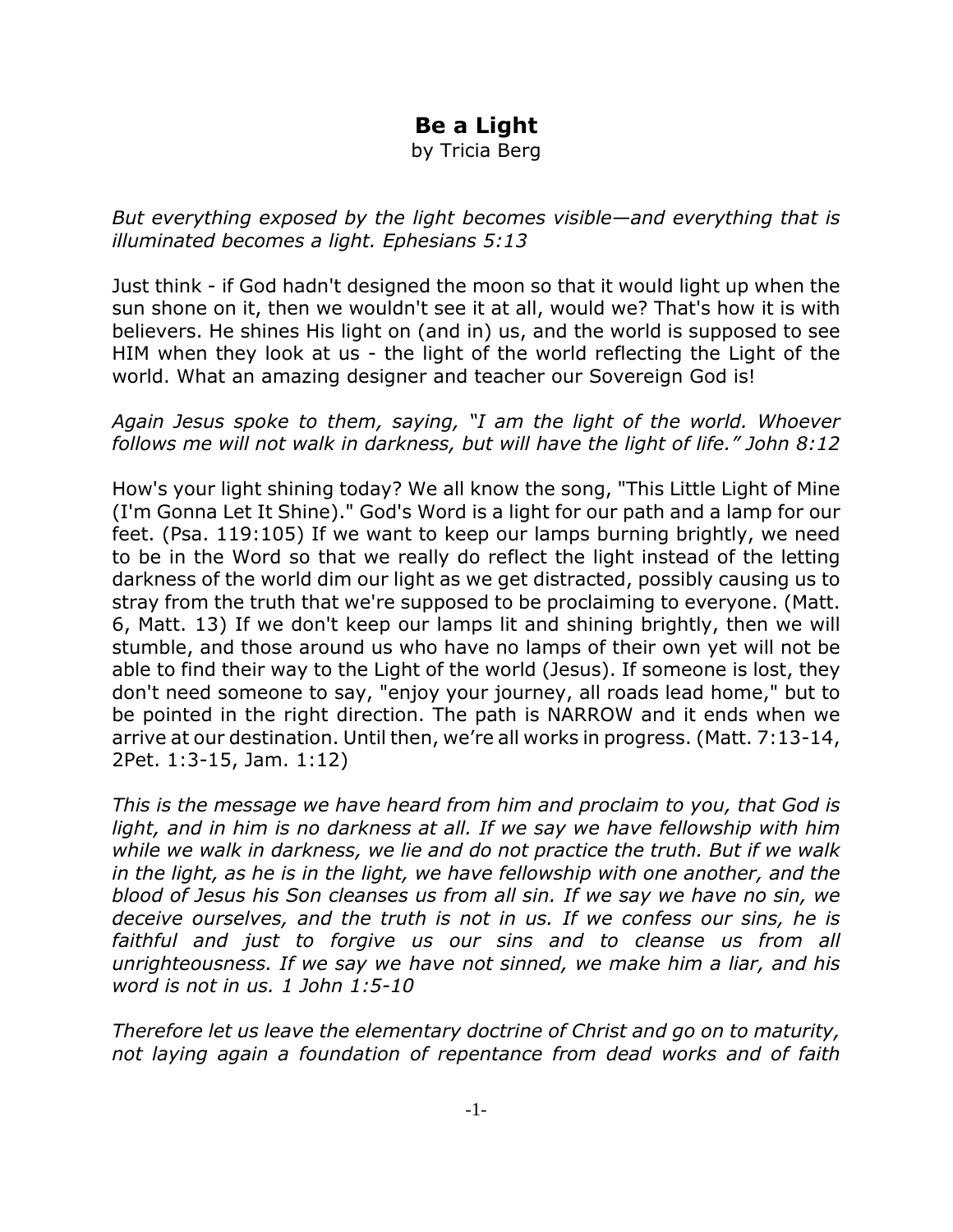*toward God, and of instruction about baptisms, the laying on of hands, the resurrection of the dead, and eternal judgment. And this we will do if God permits. For it is impossible, in the case of those who have once been enlightened, who have tasted the heavenly gift, and have shared in the Holy Spirit, and have tasted the goodness of the word of God and the powers of the age to come, and then have fallen away, to restore them again to repentance, since they are crucifying once again the Son of God to their own harm and holding him up to contempt. For land that has drunk the rain that often falls on it, and produces a crop useful to those for whose sake it is cultivated, receives a blessing from God. But if it bears thorns and thistles, it is worthless and near to being cursed, and its end is to be burned. Though we speak in this way, yet in your case, beloved, we feel sure of better things—things that belong to salvation. For God is not unjust so as to overlook your work and the love that you have shown for his name in serving the saints, as you still do. And we desire each one of you to show the same earnestness to have the full assurance of hope until the end, so that you may not be sluggish, but imitators of those who through faith and patience inherit the promises. Hebrews 6:1-12*

*But recall the former days when, after you were enlightened, you endured a hard struggle with sufferings, sometimes being publicly exposed to reproach and affliction, and sometimes being partners with those so treated. For you had compassion on those in prison, and you joyfully accepted the plundering of your property, since you knew that you yourselves had a better possession and an abiding one. Therefore do not throw away your confidence, which has a great reward. For you have need of endurance, so that when you have done the will of God you may receive what is promised. For, "Yet a little while, and the coming one will come and will not delay; but my righteous one shall live by faith, and if he shrinks back, my soul has no pleasure in him." But we are not of those who shrink back and are destroyed, but of those who have faith and preserve their souls. Hebrews 10:32-39*

*Blessed be the God and Father of our Lord Jesus Christ! According to his great mercy, he has caused us to be born again to a living hope through the resurrection of Jesus Christ from the dead, to an inheritance that is imperishable, undefiled, and unfading, kept in heaven for you, who by God's power are being guarded through faith for a salvation ready to be revealed in the last time. In this you rejoice, though now for a little while, if necessary, you have been grieved by various trials, so that the tested genuineness of your faith—more precious than gold that perishes though it is tested by fire—may be found to result in praise and glory and honor at the revelation of Jesus Christ. Though you have not seen him, you love him. Though you do not now see him,*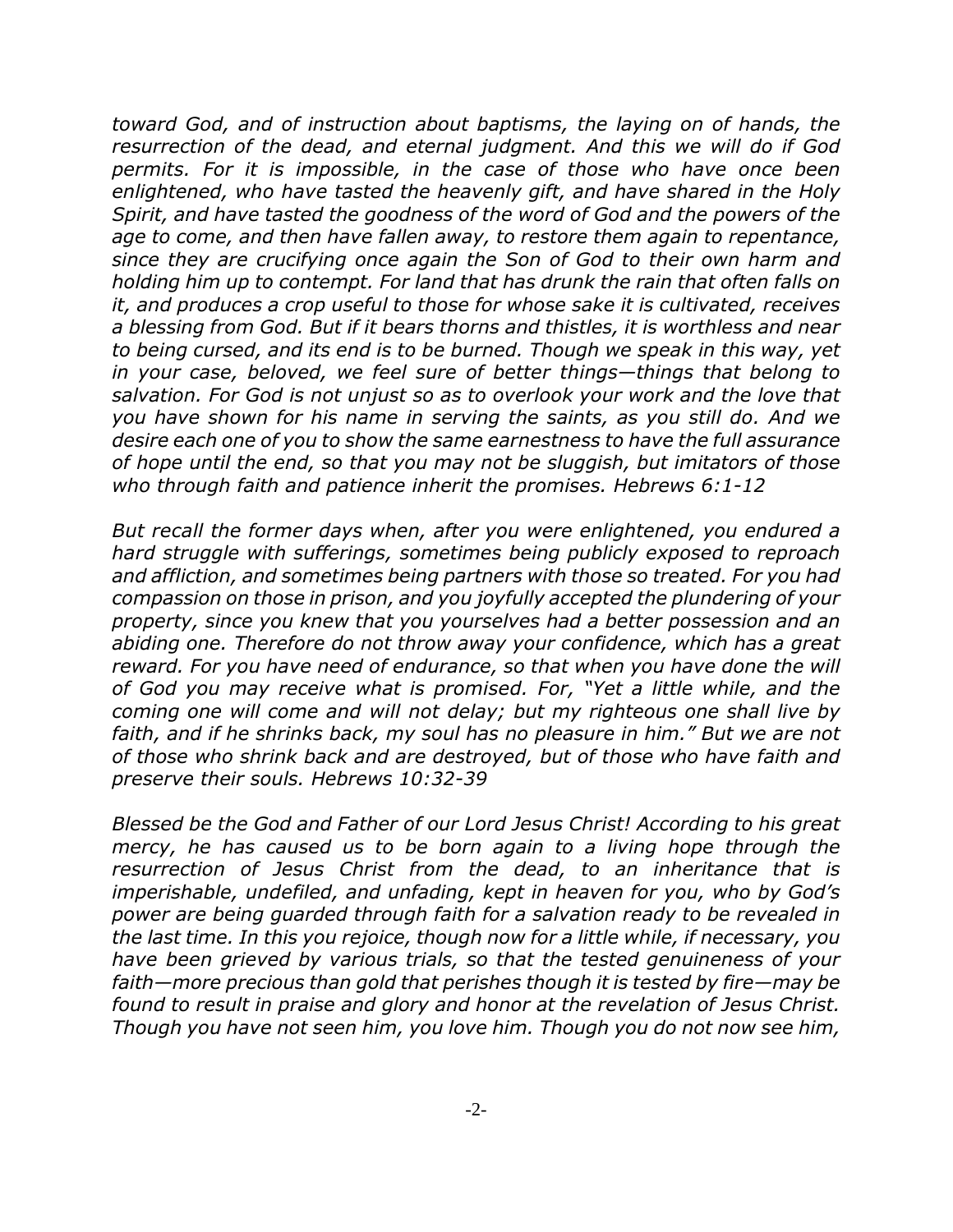*you believe in him and rejoice with joy that is inexpressible and filled with glory, obtaining the outcome of your faith, the salvation of your souls. 1 Peter 1:3-9* The context of the verse at the top is a warning for the children of God not to live like the children of darkness, but to shine our lights and expose their deeds for what they are–evil. In Matt. 5:16, "letting our lights shine" doesn't mean making ourselves popular by approving of others' sins, all the while joining with unbelievers in condemning fellow believers as "self-righteous" for trying to live in a god-pleasing way. (Matt. 5:10-12, 2Tim. 3:12-17, John 15:18-21, 1John 3:11-15) God at no time ever said that He delights in anyone's disobedience not especially that of His adopted children. (1Thess. 4:3-8, Gal. 6:1)

*Follow God's example, therefore, as dearly loved children and walk in the way of love, just as Christ loved us and gave himself up for us as a fragrant offering and sacrifice to God. But among you there must not be even a hint of sexual immorality, or of any kind of impurity, or of greed, because these are improper for God's holy people. Nor should there be obscenity, foolish talk or coarse joking, which are out of place, but rather thanksgiving. For of this you can be sure: No immoral, impure or greedy person—such a person is an idolater—has any inheritance in the kingdom of Christ and of God. Let no one deceive you with empty words, for because of such things God's wrath comes on those who are disobedient. Therefore do not be partners with them. For you were once darkness, but now you are light in the Lord. Live as children of light (for the fruit of the light consists in all goodness, righteousness and truth) and find out what pleases the Lord. Have nothing to do with the fruitless deeds of darkness, but rather expose them. It is shameful even to mention what the disobedient do in secret. But everything exposed by the light becomes visible—and everything that is illuminated becomes a light. This is why it is said: "Wake up, sleeper, rise from the dead, and Christ will shine on you." Be very careful, then, how you live—not as unwise but as wise, making the most of every opportunity, because the days are evil. Therefore do not be foolish, but understand what the Lord's will is. Do not get drunk on wine, which leads to debauchery. Instead, be filled with the Spirit, speaking to one another with psalms, hymns, and songs from the Spirit. Sing and make music from your heart to the Lord, always giving thanks to God the Father for everything, in the name of our Lord Jesus Christ. Ephesians 5:1-20*

*For if you live according to the flesh you will die, but if by the Spirit you put to death the deeds of the body, you will live. For all who are led by the Spirit of God are sons of God. For you did not receive the spirit of slavery to fall back into fear, but you have received the Spirit of adoption as sons, by whom we cry, "Abba! Father!" The Spirit himself bears witness with our spirit that we are children of God, and if children, then heirs—heirs of God and fellow heirs with*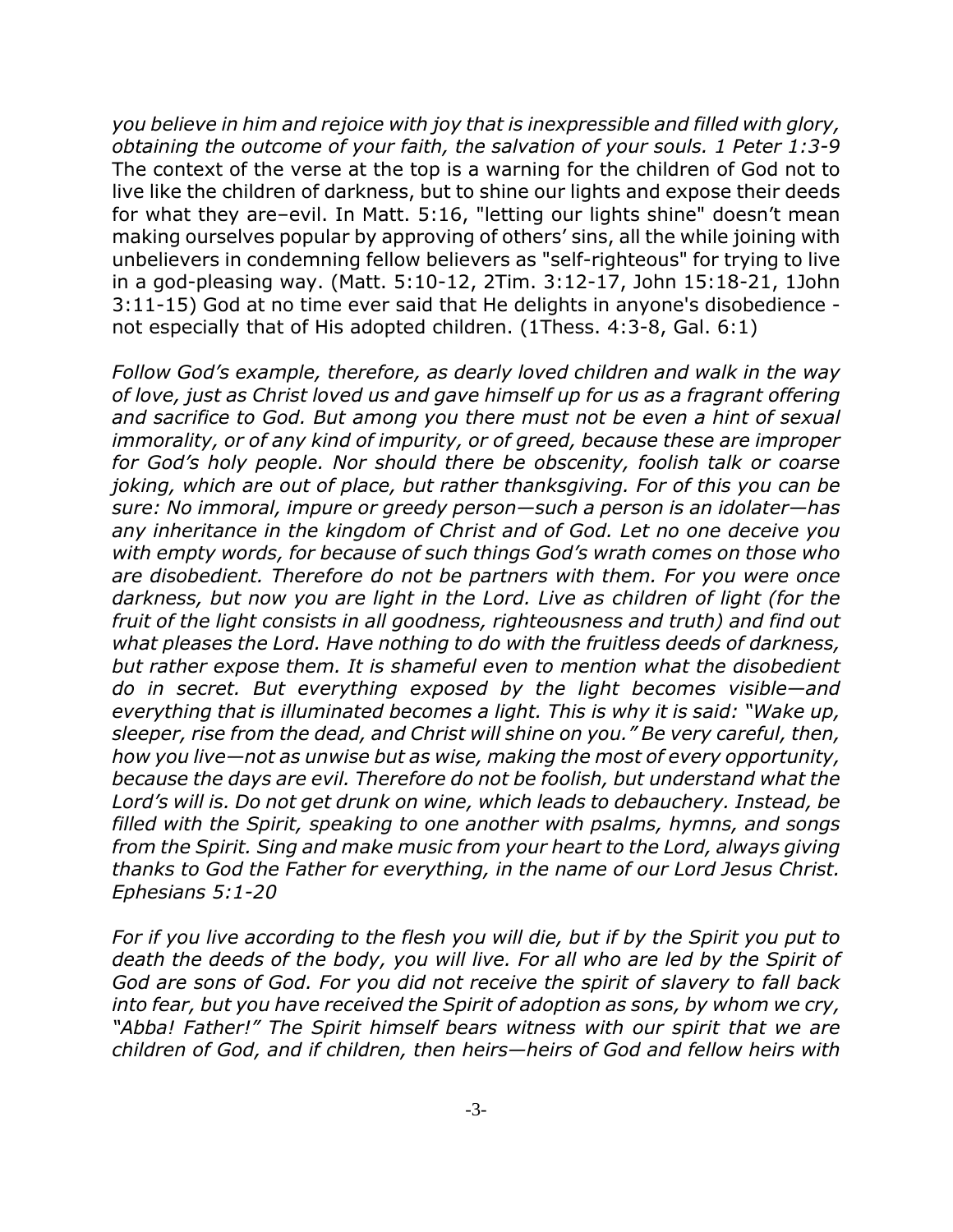*Christ, provided we suffer with him in order that we may also be glorified with him. Romans 8:13-17*

*As obedient children, do not be conformed to the passions of your former ignorance, but as he who called you is holy, you also be holy in all your conduct, since it is written, "You shall be holy, for I am holy." And if you call on him as Father who judges impartially according to each one's deeds, conduct yourselves with fear throughout the time of your exile, knowing that you were ransomed from the futile ways inherited from your forefathers, not with perishable things such as silver or gold, but with the precious blood of Christ, like that of a lamb without blemish or spot. He was foreknown before the foundation of the world but was made manifest in the last times for the sake of you who through him are believers in God, who raised him from the dead and gave him glory, so that your faith and hope are in God. Having purified your souls by your obedience to the truth for a sincere brotherly love, love one another earnestly from a pure heart, since you have been born again, not of perishable seed but of imperishable, through the living and abiding word of God; for "All flesh is like grass and all its glory like the flower of grass. The grass withers, and the flower falls, but the word of the Lord remains forever." And this word is the good news that was preached to you. 1 Peter 1:14-25*

There's a song called "Shine, Jesus, Shine" that many of us know as well. For Him to shine through us, we need to KNOW Him so that we don't preach "another Jesus." (2Cor. 11:1-4, Jude 1:4) There generally seems to be three false versions of Him: one who hates sinners, one who loves sin, or one who is just one of many ways to heaven. He is the ONLY way (John 14:6), and He still hates sin and loves sinners, enough to lay down His life for us when He finished His work of redemption, freeing us from both the penalty of our sins AND from our enslavement to "obey" our old desire to sin. Telling a sinner that Jesus hates them is like throwing a person who can't swim in the deep end of the pool. Telling a sinner that there is another way to heaven is like tossing an imaginary floatation device to someone who's drowning. Telling a newly saved person that Jesus loves sin is like throwing an anvil to someone who just learned to swim. None of those things will improve their circumstances. When we're saved, we "put on Christ" and crucify the flesh (die to its desires) instead of gratifying it (giving in to sin's power over us to lure us back into disobedience). (Rom. 6)

*Whoever believes in him is not condemned, but whoever does not believe is condemned already, because he has not believed in the name of the only Son of God. And this is the judgment: the light has come into the world, and people loved the darkness rather than the light because their works were evil. For*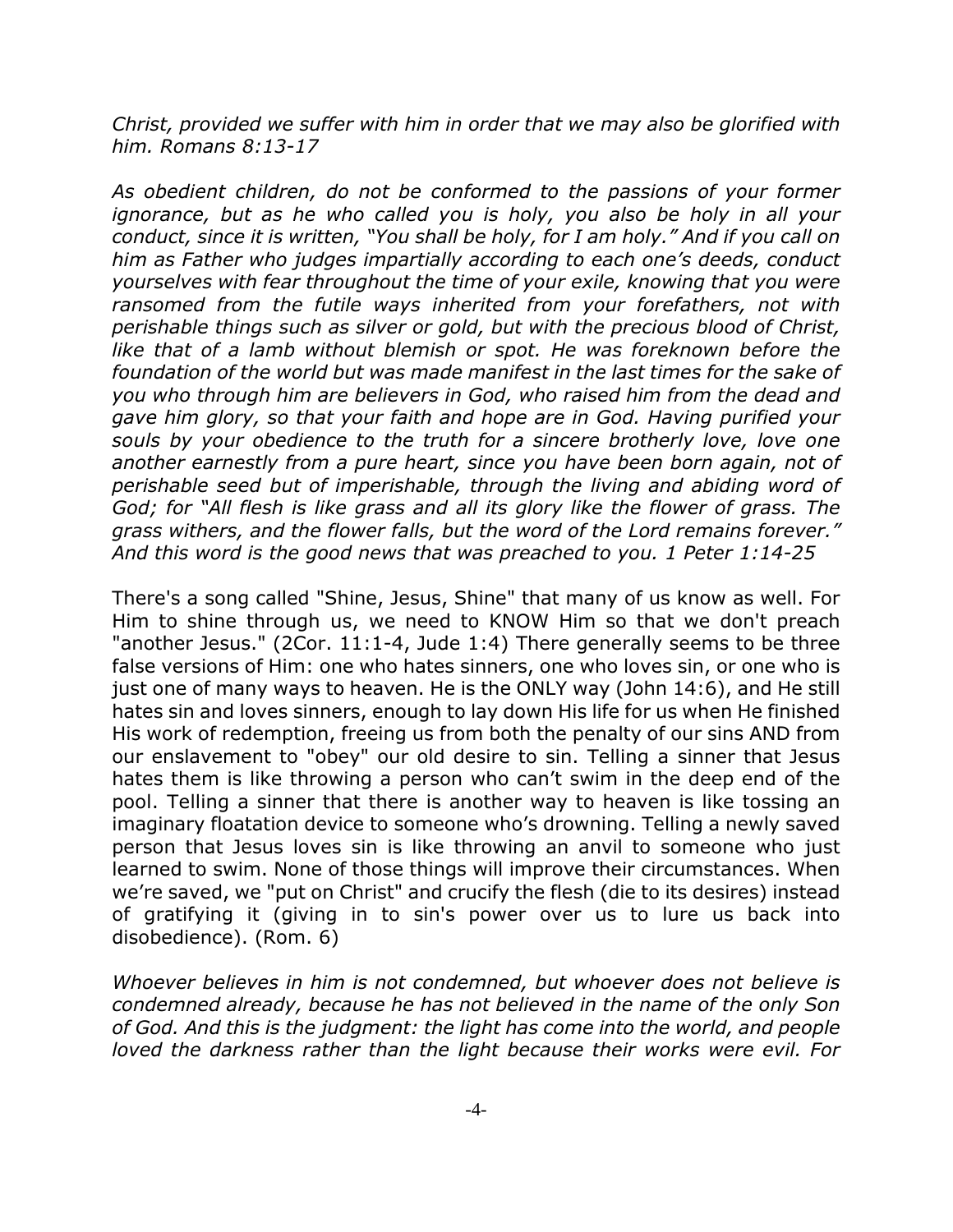*everyone who does wicked things hates the light and does not come to the light, lest his works should be exposed. But whoever does what is true comes to the light, so that it may be clearly seen that his works have been carried out in God." John 3:18-21*

*Besides this you know the time, that the hour has come for you to wake from sleep. For salvation is nearer to us now than when we first believed. The night is far gone; the day is at hand. So then let us cast off the works of darkness and put on the armor of light. Let us walk properly as in the daytime, not in orgies and drunkenness, not in sexual immorality and sensuality, not in quarreling and jealousy. But put on the Lord Jesus Christ, and make no provision for the flesh, to gratify its desires. Romans 13:11-14*

*For, speaking loud boasts of folly, they entice by sensual passions of the flesh those who are barely escaping from those who live in error. They promise them freedom, but they themselves are slaves of corruption. For whatever overcomes a person, to that he is enslaved. For if, after they have escaped the defilements of the world through the knowledge of our Lord and Savior Jesus Christ, they are again entangled in them and overcome, the last state has become worse for them than the first. For it would have been better for them never to have known the way of righteousness than after knowing it to turn back from the holy commandment delivered to them. What the true proverb says has happened to them: "The dog returns to its own vomit, and the sow, after washing herself, returns to wallow in the mire." 2 Peter 2:18-22*

*Since therefore Christ suffered in the flesh, arm yourselves with the same way of thinking, for whoever has suffered in the flesh has ceased from sin, so as to live for the rest of the time in the flesh no longer for human passions but for the will of God. For the time that is past suffices for doing what the Gentiles want to do, living in sensuality, passions, drunkenness, orgies, drinking parties, and lawless idolatry. With respect to this they are surprised when you do not join them in the same flood of debauchery, and they malign you; but they will give account to him who is ready to judge the living and the dead. 1 Peter 4:1-5*

*But God's firm foundation stands, bearing this seal: "The Lord knows those who are his," and, "Let everyone who names the name of the Lord depart from iniquity." Now in a great house there are not only vessels of gold and silver but also of wood and clay, some for honorable use, some for dishonorable. Therefore, if anyone cleanses himself from what is dishonorable, he will be a vessel for honorable use, set apart as holy, useful to the master of the house, ready for every good work. So flee youthful passions and pursue righteousness, faith, love, and peace, along with those who call on the Lord from a pure heart.*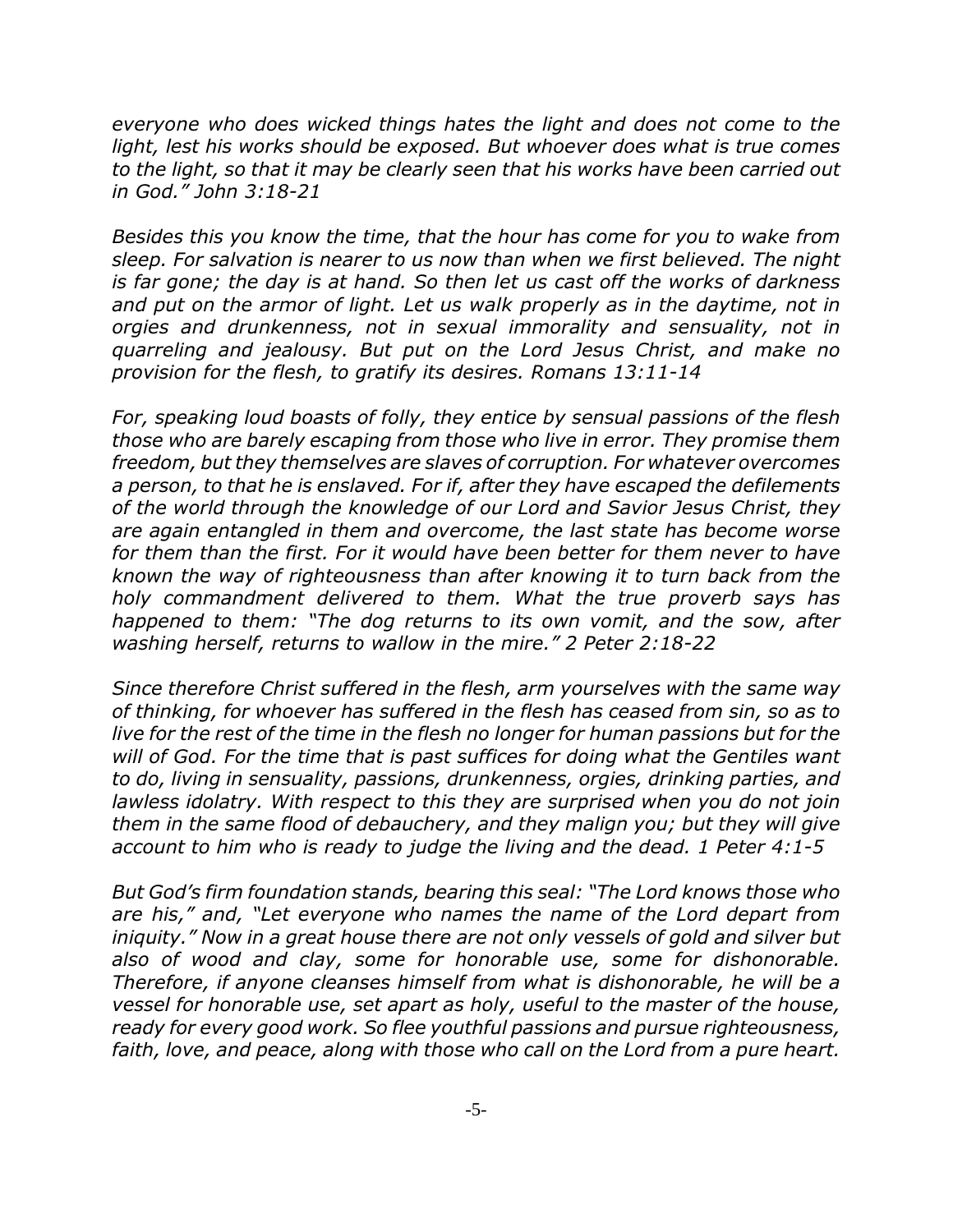*Have nothing to do with foolish, ignorant controversies; you know that they breed quarrels. And the Lord's servant must not be quarrelsome but kind to everyone, able to teach, patiently enduring evil, correcting his opponents with gentleness. God may perhaps grant them repentance leading to a knowledge of the truth, and they may come to their senses and escape from the snare of the devil, after being captured by him to do his will. 2 Timothy 2:19-26*

*In your struggle against sin you have not yet resisted to the point of shedding your blood. And have you forgotten the exhortation that addresses you as sons? "My son, do not regard lightly the discipline of the Lord, nor be weary when reproved by him. For the Lord disciplines the one he loves, and chastises every son whom he receives." It is for discipline that you have to endure. God is treating you as sons. For what son is there whom his father does not discipline? If you are left without discipline, in which all have participated, then you are illegitimate children and not sons. Besides this, we have had earthly fathers who disciplined us and we respected them. Shall we not much more be subject to the Father of spirits and live? For they disciplined us for a short time as it seemed best to them, but he disciplines us for our good, that we may share his holiness. For the moment all discipline seems painful rather than pleasant, but later it yields the peaceful fruit of righteousness to those who have been trained by it. Therefore lift your drooping hands and strengthen your weak knees, and make straight paths for your feet, so that what is lame may not be put out of joint but rather be healed. Strive for peace with everyone, and for the holiness without which no one will see the Lord. See to it that no one fails to obtain the grace of God; that no "root of bitterness" springs up and causes trouble, and by it many become defiled; that no one is sexually immoral or unholy like Esau, who sold his birthright for a single meal. For you know that afterward, when he desired to inherit the blessing, he was rejected, for he found no chance to repent, though he sought it with tears. Hebrews 12:4-17*

In the Parable of the Ten Virgins (Matt. 25), only half had oil in their lamps and were ready to go with the bridegroom when he arrived to take them. Who they are meant to be is disputed, but many believe that they represent those faithfully waiting for Jesus to take the ones who belong to Him to the place He has prepared for them. (John 14:2-3, John 17:6, 1Cor. 15:51-52, 1Thess. 4:16-17, 1Cor. 2:9-10) Regardless, we are told to keep watch and be ready throughout the New Testament, so there is no avoiding that the advice in the parable applies to the church. All ten virgins had oil in their lamps at the outset, and all ran low by the time he arrived. However, five had brought along extra oil, and five apparently didn't think it was necessary. It would seem that they thought the bridegroom would come for them before they ran out, so just one "filling" of their lamps with oil would be sufficient until that time. Perhaps they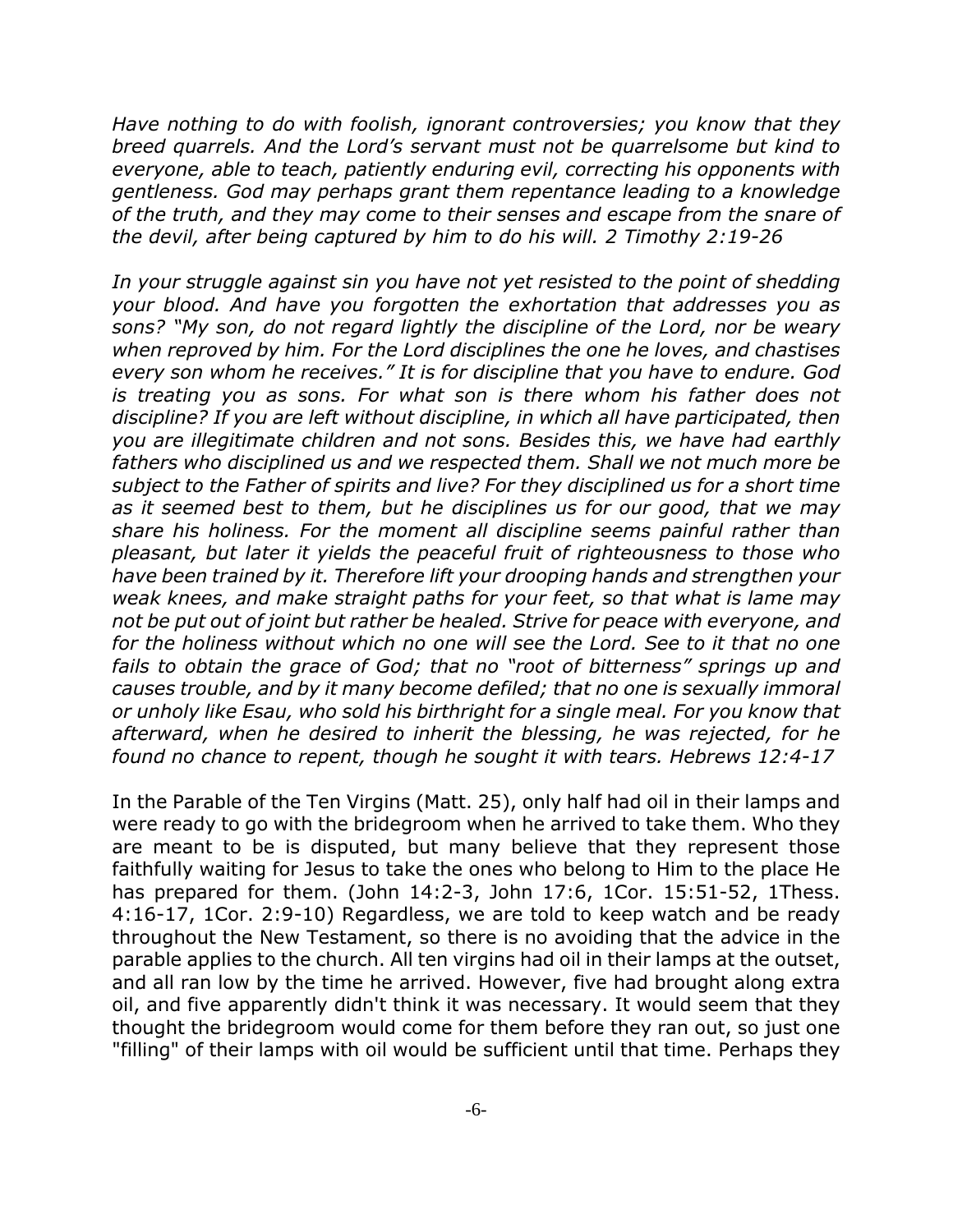were told that all God expects is a verbal confession of faith, and they believed it–fully expecting that their first love being the world wouldn't matter to Jesus. (Matt. 25:10-13, Rev. 2:4-5, Jam. 4:4) Our attitude is supposed to be such that our old self has died, and we now live to serve and please Jesus, manifesting His life. (1 Cor. 12:4-11, Gal. 2:20)

*Do not love the world or the things in the world. If anyone loves the world, the love of the Father is not in him. For all that is in the world—the desires of the flesh and the desires of the eyes and pride of life—is not from the Father but is from the world. And the world is passing away along with its desires, but whoever does the will of God abides forever. 1 John 2:15-17*

*Truly, truly, I say to you, unless a grain of wheat falls into the earth and dies, it remains alone; but if it dies, it bears much fruit. Whoever loves his life loses it, and whoever hates his life in this world will keep it for eternal life. If anyone serves me, he must follow me; and where I am, there will my servant be also. If anyone serves me, the Father will honor him. "Now is my soul troubled. And what shall I say? 'Father, save me from this hour'? But for this purpose I have come to this hour. Father, glorify your name." Then a voice came from heaven: "I have glorified it, and I will glorify it again." John 12:24-28*

*Then Jesus told his disciples, "If anyone would come after me, let him deny himself and take up his cross and follow me. For whoever would save his life will lose it, but whoever loses his life for my sake will find it. For what will it profit a man if he gains the whole world and forfeits his soul? Or what shall a man give in return for his soul? For the Son of Man is going to come with his angels in the glory of his Father, and then he will repay each person according to what he has done. Matthew 16:24-27*

*Set your minds on things that are above, not on things that are on earth. For you have died, and your life is hidden with Christ in God. When Christ who is your life appears, then you also will appear with him in glory. Put to death therefore what is earthly in you: sexual immorality, impurity, passion, evil desire, and covetousness, which is idolatry. On account of these the wrath of God is coming. In these you too once walked, when you were living in them. But now you must put them all away: anger, wrath, malice, slander, and obscene talk from your mouth. Do not lie to one another, seeing that you have put off the old self with its practices and have put on the new self, which is being renewed in knowledge after the image of its creator. Colossians 3:2-10*

*For the love of Christ controls us, because we have concluded this: that one has died for all, therefore all have died; and he died for all, that those who live*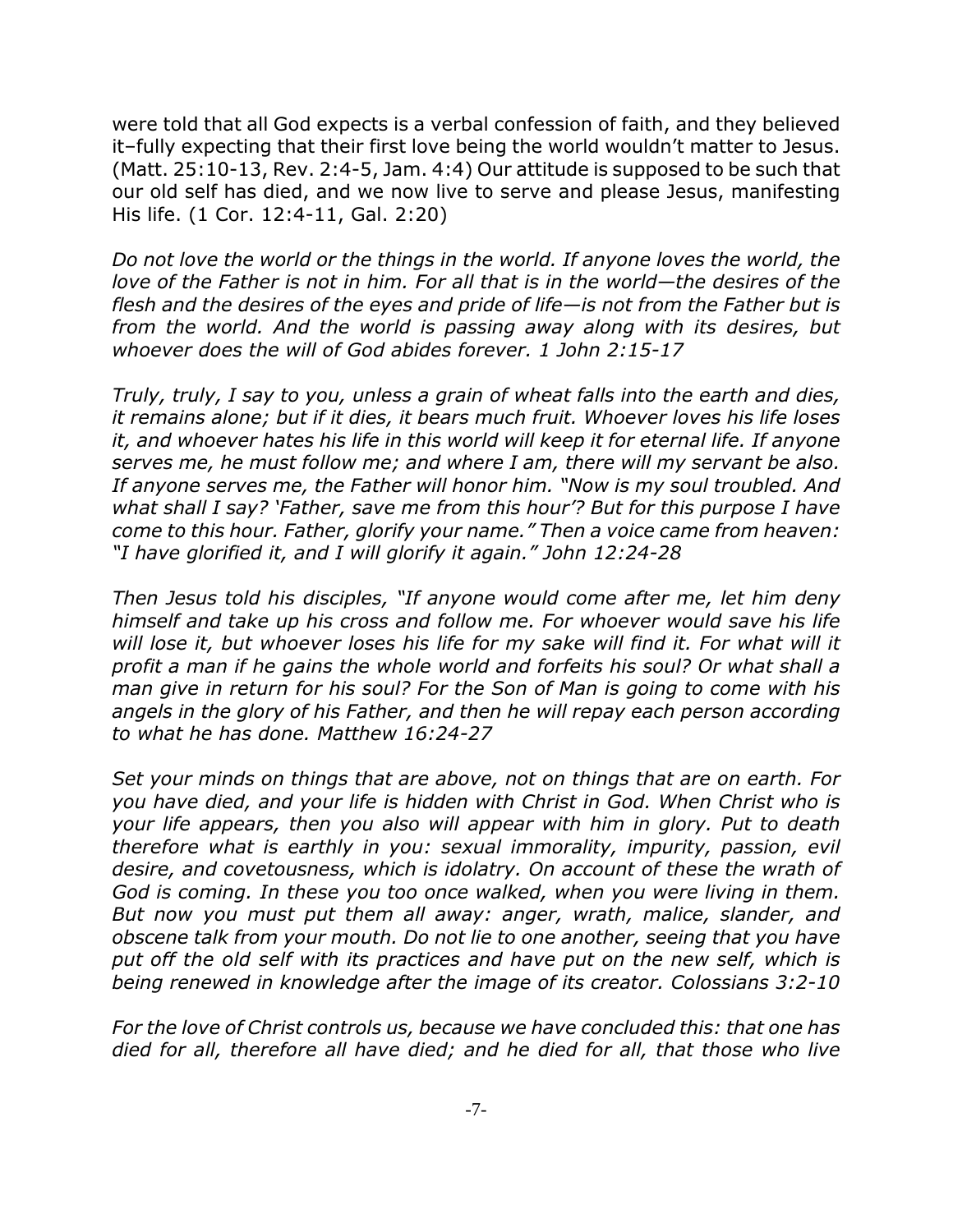*might no longer live for themselves but for him who for their sake died and was raised. From now on, therefore, we regard no one according to the flesh. Even though we once regarded Christ according to the flesh, we regard him thus no longer. Therefore, if anyone is in Christ, he is a new creation. The old has passed away; behold, the new has come. 2 Corinthians 5:14-17*

Jesus warned more than once His return would seem to us to be delayed and to keep watch (which means to be in a state of readiness - not engrossed in the cares of the world, "asleep" or "drunk" with its temporary pleasures). After we come to faith, it's our responsibility to "keep our lamps lit" with God's word–not to take it for granted and neglect it as though it were common instead of precious. Our faith came as a gift from the Holy Spirit from hearing the Word, and the flame that was lit inside of us at that time is maintained the same way–not against our will by force, but by our own conscious choice. Nothing we can do will save someone else–each person is saved by God individually. The wise virgins could not give their oil to the foolish, and neither can we.

## *So faith comes from hearing, and hearing through the word of Christ. Romans 10:17*

*And so, from the day we heard, we have not ceased to pray for you, asking that you may be filled with the knowledge of his will in all spiritual wisdom and understanding, so as to walk in a manner worthy of the Lord, fully pleasing to him, bearing fruit in every good work and increasing in the knowledge of God. May you be strengthened with all power, according to his glorious might, for all endurance and patience with joy, giving thanks to the Father, who has qualified you to share in the inheritance of the saints in light. He has delivered us from the domain of darkness and transferred us to the kingdom of his beloved Son, in whom we have redemption, the forgiveness of sins. He is the image of the invisible God, the firstborn of all creation. For by him all things were created, in heaven and on earth, visible and invisible, whether thrones or dominions or rulers or authorities—all things were created through him and for him. And he is before all things, and in him all things hold together. And he is the head of the body, the church. He is the beginning, the firstborn from the dead, that in everything he might be preeminent. For in him all the fullness of God was pleased to dwell, and through him to reconcile to himself all things, whether on earth or in heaven, making peace by the blood of his cross. And you, who once were alienated and hostile in mind, doing evil deeds, he has now reconciled in his body of flesh by his death, in order to present you holy and blameless and above reproach before him, if indeed you continue in the faith, stable and steadfast, not shifting from the hope of the gospel that you heard, which has*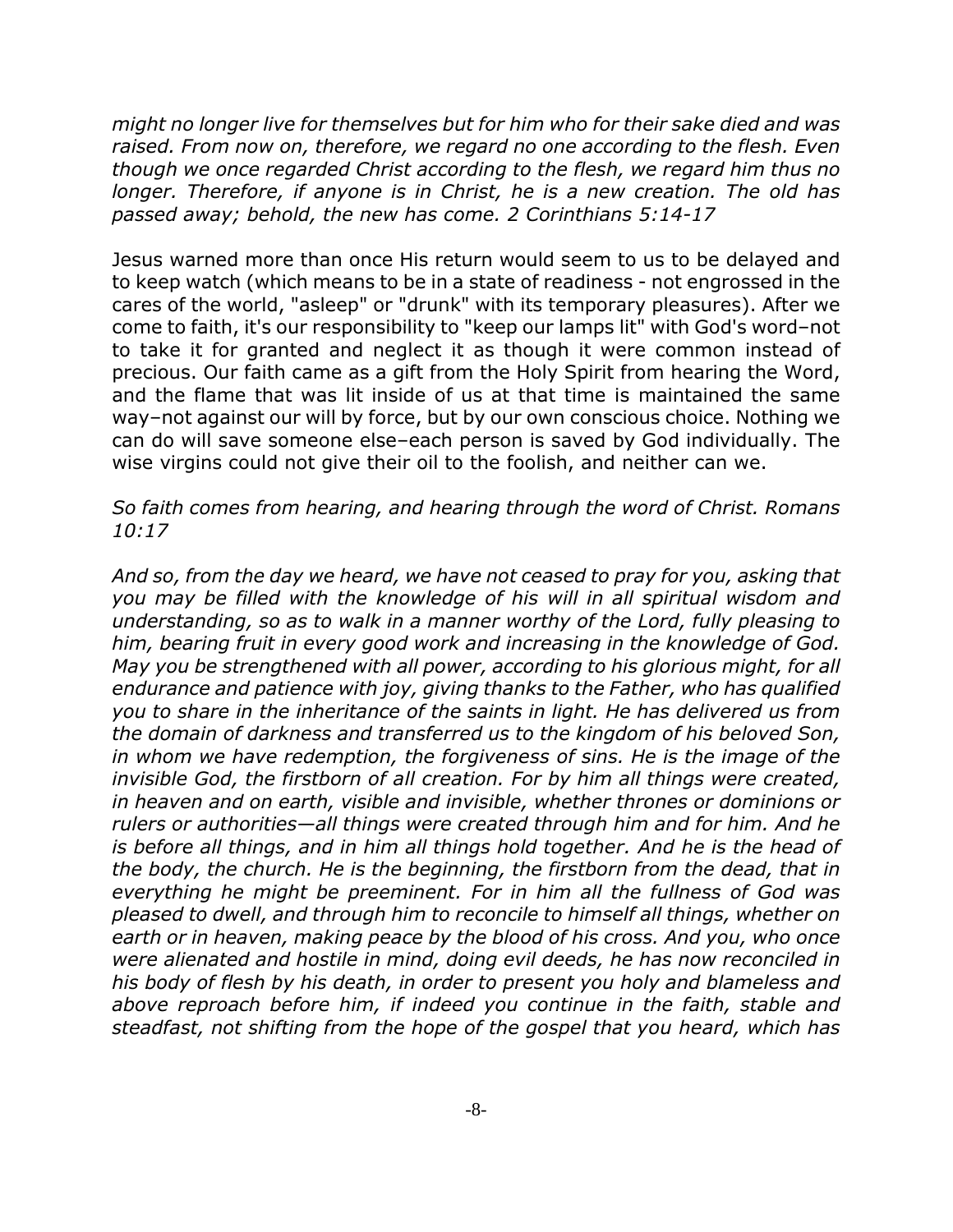*been proclaimed in all creation under heaven, and of which I, Paul, became a minister. Colossians 1:9-23*

*But you must remember, beloved, the predictions of the apostles of our Lord Jesus Christ. They said to you, "In the last time there will be scoffers, following their own ungodly passions." It is these who cause divisions, worldly people, devoid of the Spirit. But you, beloved, building yourselves up in your most holy faith and praying in the Holy Spirit, keep yourselves in the love of God, waiting for the mercy of our Lord Jesus Christ that leads to eternal life. And have mercy on those who doubt; save others by snatching them out of the fire; to others show mercy with fear, hating even the garment stained by the flesh. Jude 1:17-23*

Jesus said to love one another as He loved us, and that involves obeying Him as He obeyed His Father - that is what His true disciples and friends are expected to do. They "bear fruit" as they abide in Him because of His Spirit in them. Without faith it is impossible to please God (Heb. 11:6), and without abiding in Jesus, we can't bear fruit - it's His Spirit who produces it and transforms us into His image. No amount of effort on our part to do good works will produce the fruit He is looking for. We must be born again (John 3:3-8) and rest in HIS works, then He will abide in us and we in Him. THEN the works (fruits) that result will be pleasing and acceptable to God. If it worked the other way around, that would be saving ourselves, our own way, which is impossible. Again, good works WILL result IF He abides in us and us in Him. Suffice to say that His works are NOT to continue satisfying the urges of the old, crucified flesh. (Rom. 12:1-2)

*"If you love me, you will keep my commandments. And I will ask the Father, and he will give you another Helper, to be with you forever, even the Spirit of truth, whom the world cannot receive, because it neither sees him nor knows him. You know him, for he dwells with you and will be in you. "I will not leave you as orphans; I will come to you. Yet a little while and the world will see me no more, but you will see me. Because I live, you also will live. In that day you will know that I am in my Father, and you in me, and I in you. Whoever has my commandments and keeps them, he it is who loves me. And he who loves me will be loved by my Father, and I will love him and manifest myself to him." Judas (not Iscariot) said to him, "Lord, how is it that you will manifest yourself to us, and not to the world?" Jesus answered him, "If anyone loves me, he will keep my word, and my Father will love him, and we will come to him and make our home with him. Whoever does not love me does not keep my words. And the word that you hear is not mine but the Father's who sent me. These things I have spoken to you while I am still with you. But the Helper, the Holy Spirit,*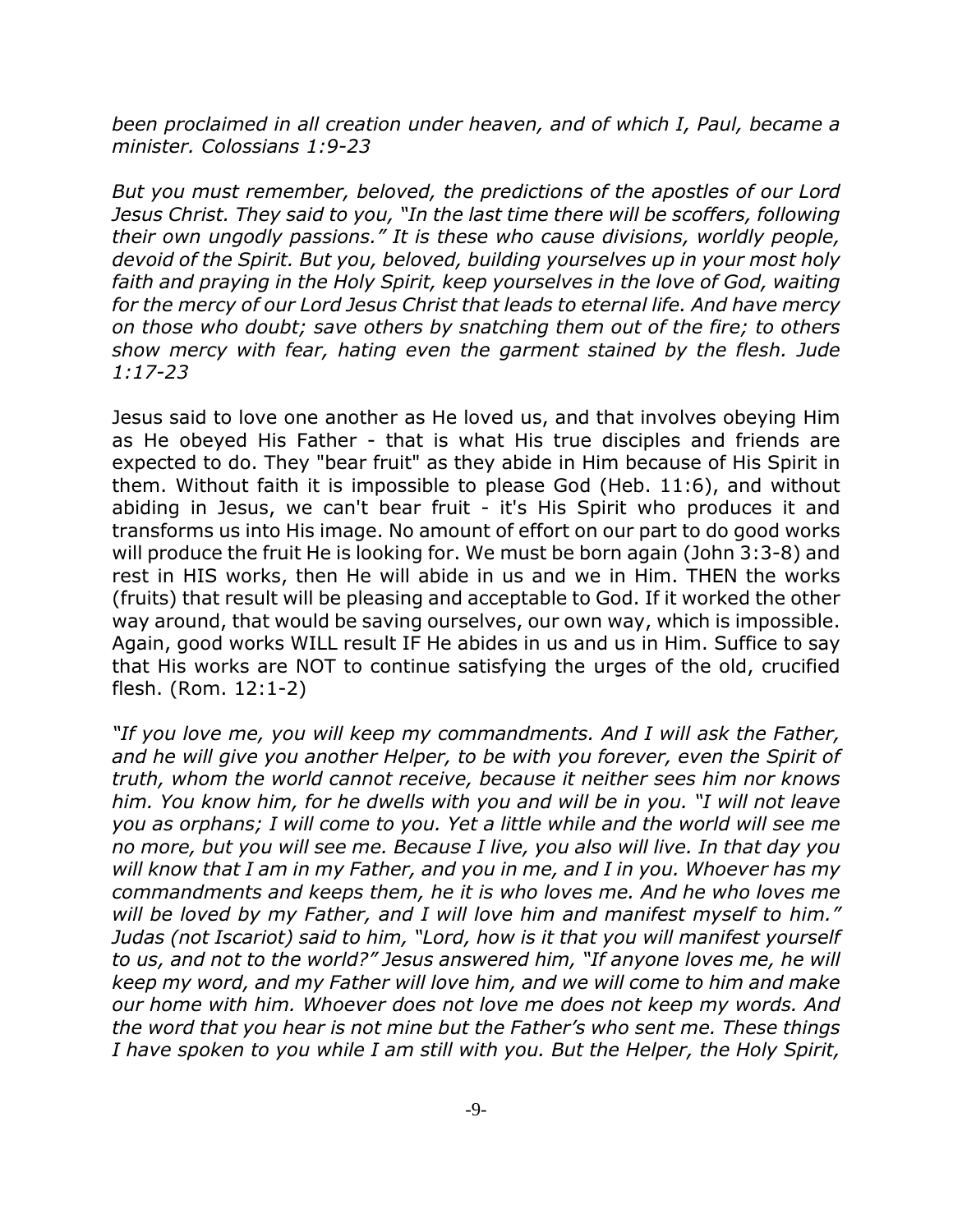*whom the Father will send in my name, he will teach you all things and bring to your remembrance all that I have said to you." John 14:15-26*

*"I am the true vine, and my Father is the vinedresser. Every branch in me that does not bear fruit he takes away, and every branch that does bear fruit he prunes, that it may bear more fruit. Already you are clean because of the word that I have spoken to you. Abide in me, and I in you. As the branch cannot bear fruit by itself, unless it abides in the vine, neither can you, unless you abide in me. I am the vine; you are the branches. Whoever abides in me and I in him, he it is that bears much fruit, for apart from me you can do nothing. If anyone does not abide in me he is thrown away like a branch and withers; and the branches are gathered, thrown into the fire, and burned. If you abide in me, and my words abide in you, ask whatever you wish, and it will be done for you. By this my Father is glorified, that you bear much fruit and so prove to be my disciples. As the Father has loved me, so have I loved you. Abide in my love. If you keep my commandments, you will abide in my love, just as I have kept my Father's commandments and abide in his love. These things I have spoken to you, that my joy may be in you, and that your joy may be full. This is my commandment, that you love one another as I have loved you. Greater love has no one than this, that someone lay down his life for his friends. You are my friends if you do what I command you. No longer do I call you servants, for the servant does not know what his master is doing; but I have called you friends, for all that I have heard from my Father I have made known to you. You did not choose me, but I chose you and appointed you that you should go and bear fruit and that your fruit should abide, so that whatever you ask the Father in my name, he may give it to you. These things I command you, so that you will love one another." John 15:1-17*

*"I do not ask for these only, but also for those who will believe in me through their word, that they may all be one, just as you, Father, are in me, and I in you, that they also may be in us, so that the world may believe that you have sent me. The glory that you have given me I have given to them, that they may be one even as we are one, I in them and you in me, that they may become perfectly one, so that the world may know that you sent me and loved them even as you loved me. Father, I desire that they also, whom you have given me, may be with me where I am, to see my glory that you have given me because you loved me before the foundation of the world. O righteous Father, even though the world does not know you, I know you, and these know that you have sent me. I made known to them your name, and I will continue to make it known, that the love with which you have loved me may be in them, and I in them." John 17:20-26*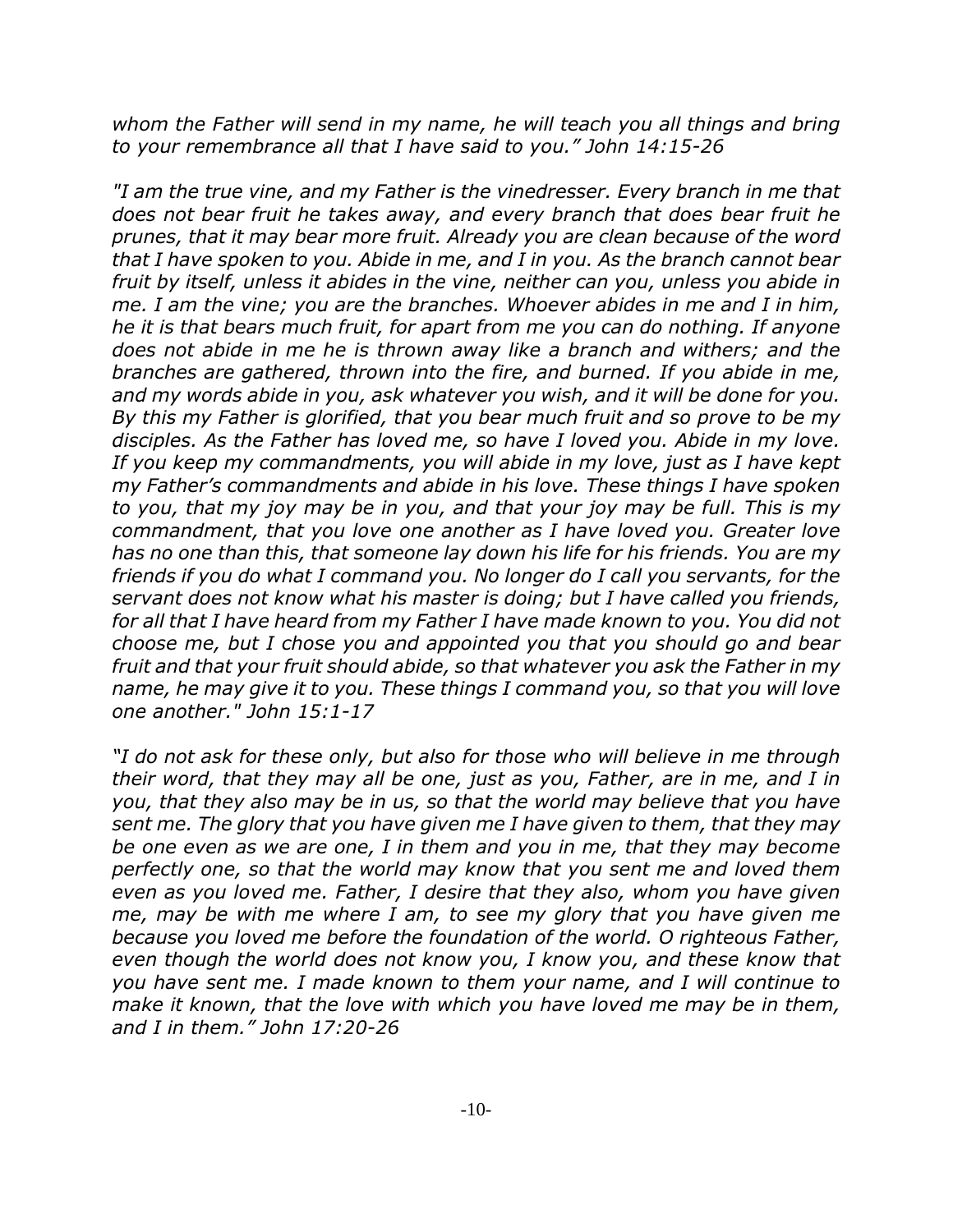*My little children, I am writing these things to you so that you may not sin. But if anyone does sin, we have an advocate with the Father, Jesus Christ the righteous. He is the propitiation for our sins, and not for ours only but also for the sins of the whole world. And by this we know that we have come to know him, if we keep his commandments. Whoever says "I know him" but does not keep his commandments is a liar, and the truth is not in him, but whoever keeps his word, in him truly the love of God is perfected. By this we may know that we are in him: whoever says he abides in him ought to walk in the same way in which he walked. Beloved, I am writing you no new commandment, but an old commandment that you had from the beginning. The old commandment is the word that you have heard. At the same time, it is a new commandment that I am writing to you, which is true in him and in you, because the darkness is passing away and the true light is already shining. Whoever says he is in the light and hates his brother is still in darkness. Whoever loves his brother abides in the light, and in him there is no cause for stumbling. But whoever hates his brother is in the darkness and walks in the darkness, and does not know where he is going, because the darkness has blinded his eyes. 1 John 2:1-11*

*For by grace you have been saved through faith. And this is not your own doing; it is the gift of God, not a result of works, so that no one may boast. For we are his workmanship, created in Christ Jesus for good works, which God prepared beforehand, that we should walk in them. Ephesians 2:8-10*

*So then, there remains a Sabbath rest for the people of God, for whoever has entered God's rest has also rested from his works as God did from his. Let us therefore strive to enter that rest, so that no one may fall by the same sort of disobedience. For the word of God is living and active, sharper than any two-edged sword, piercing to the division of soul and of spirit, of joints and of marrow, and discerning the thoughts and intentions of the heart. And no creature is hidden from his sight, but all are naked and exposed to the eyes of him to whom we must give account. Hebrews 4:9-13*

*For the grace of God has appeared, bringing salvation for all people, training us to renounce ungodliness and worldly passions, and to live self-controlled, upright, and godly lives in the present age, waiting for our blessed hope, the appearing of the glory of our great God and Savior Jesus Christ, who gave himself for us to redeem us from all lawlessness and to purify for himself a people for his own possession who are zealous for good works. Declare these things; exhort and rebuke with all authority. Let no one disregard you. Titus 2:11-15*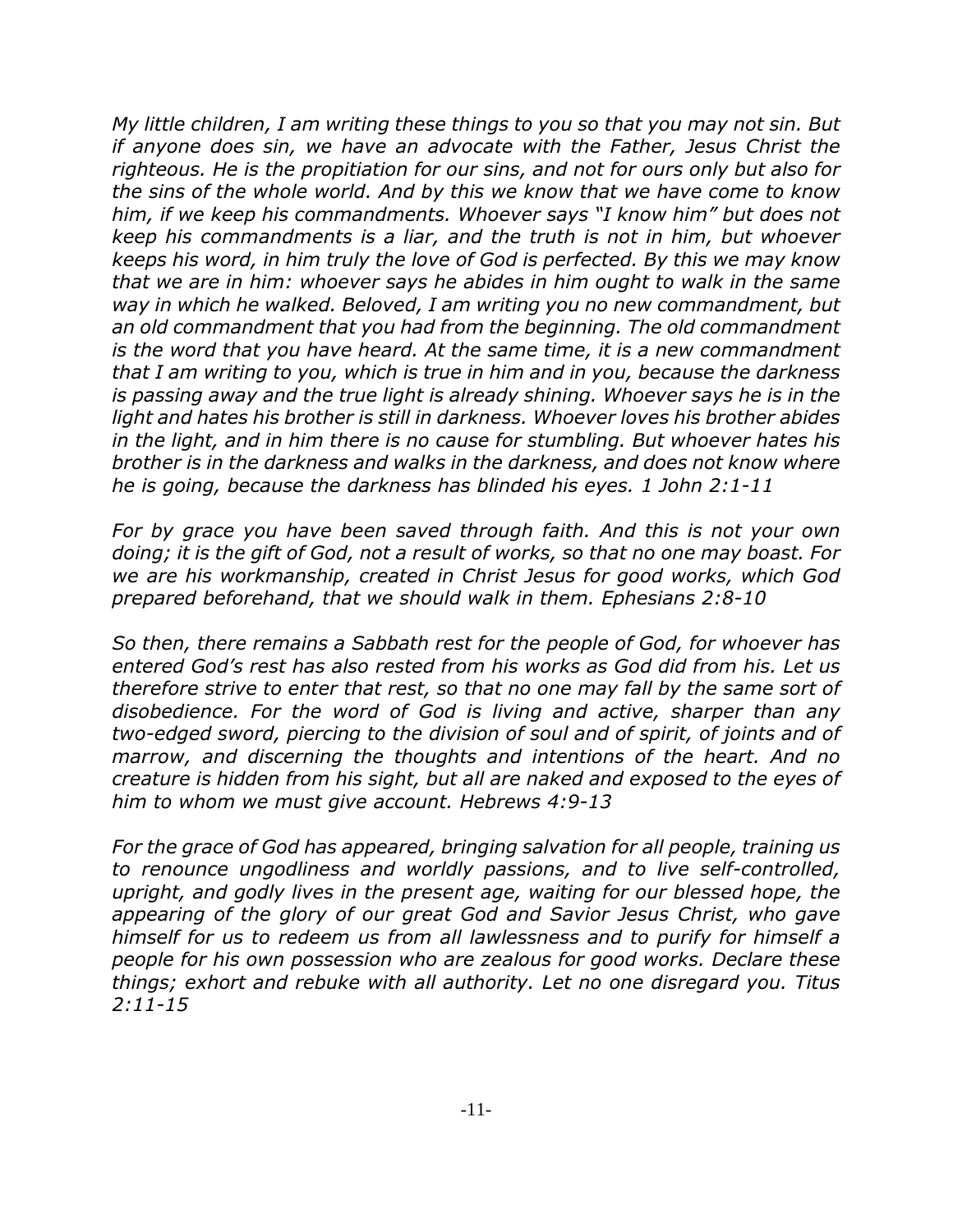*Therefore, my beloved, as you have always obeyed, so now, not only as in my presence but much more in my absence, work out your own salvation with fear and trembling, for it is God who works in you, both to will and to work for his good pleasure. Do all things without grumbling or disputing, that you may be blameless and innocent, children of God without blemish in the midst of a crooked and twisted generation, among whom you shine as lights in the world, holding fast to the word of life, so that in the day of Christ I may be proud that I did not run in vain or labor in vain. Philippians 2:12-16*

*But I say, walk by the Spirit, and you will not gratify the desires of the flesh. For the desires of the flesh are against the Spirit, and the desires of the Spirit are against the flesh, for these are opposed to each other, to keep you from doing the things you want to do. But if you are led by the Spirit, you are not under the law. Now the works of the flesh are evident: sexual immorality, impurity, sensuality, idolatry, sorcery, enmity, strife, jealousy, fits of anger, rivalries, dissensions, divisions, envy, drunkenness, orgies, and things like these. I warn you, as I warned you before, that those who do such things will not inherit the kingdom of God. But the fruit of the Spirit is love, joy, peace, patience, kindness, goodness, faithfulness, gentleness, self-control; against such things there is no law. And those who belong to Christ Jesus have crucified the flesh with its passions and desires. Galatians 5:16-24*

Jesus also said we are to be the salt of the earth, and that salt that isn't salty anymore is no good for anything (just like branches that don't bear fruit, or lamps with no oil). So we need to keep that in mind when loving our neighbor - they will perish without the truth the same way that food spoils without the preservative of salt. And even as a seasoning, there is a happy spot with salt where the food tastes best - too little is not enough and too much will also ruin the food. (Eph. 4:11-32, 1Cor. 13:1-3) We need it within ourselves so that what is inside of us is not rotten.

*"You are the salt of the earth, but if salt has lost its taste, how shall its saltiness be restored? It is no longer good for anything except to be thrown out and trampled under people's feet. You are the light of the world. A city set on a hill cannot be hidden. Nor do people light a lamp and put it under a basket, but on a stand, and it gives light to all in the house. In the same way, let your light shine before others, so that they may see your good works and give glory to your Father who is in heaven." Matthew 5:13-16*

*"Whoever causes one of these little ones who believe in me to sin, it would be better for him if a great millstone were hung around his neck and he were thrown into the sea. And if your hand causes you to sin, cut it off. It is better*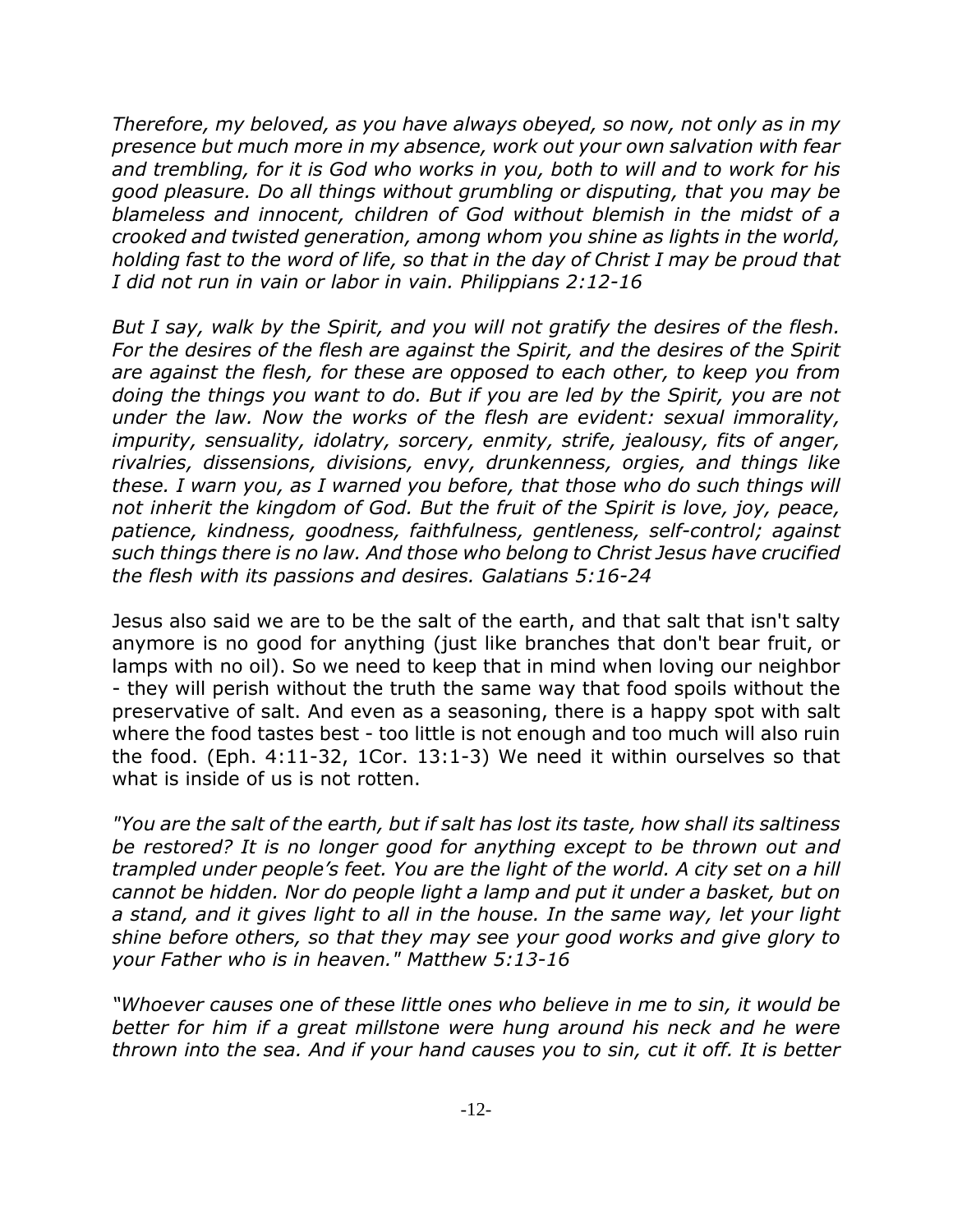*for you to enter life crippled than with two hands to go to hell, to the unquenchable fire. And if your foot causes you to sin, cut it off. It is better for you to enter life lame than with two feet to be thrown into hell. And if your eye causes you to sin, tear it out. It is better for you to enter the kingdom of God with one eye than with two eyes to be thrown into hell, 'where their worm does not die and the fire is not quenched.' For everyone will be salted with fire. Salt is good, but if the salt has lost its saltiness, how will you make it salty again? Have salt in yourselves, and be at peace with one another." Mark 9:42-50*

*So for the sake of your tradition you have made void the word of God. You hypocrites! Well did Isaiah prophesy of you, when he said: "'This people honors me with their lips, but their heart is far from me; in vain do they worship me, teaching as doctrines the commandments of men.'" And he called the people to him and said to them, "Hear and understand: it is not what goes into the mouth that defiles a person, but what comes out of the mouth; this defiles a person." Then the disciples came and said to him, "Do you know that the Pharisees were offended when they heard this saying?" He answered, "Every plant that my heavenly Father has not planted will be rooted up. Let them alone; they are blind guides. And if the blind lead the blind, both will fall into a pit." But Peter said to him, "Explain the parable to us." And he said, "Are you also still without understanding? Do you not see that whatever goes into the mouth passes into the stomach and is expelled? But what comes out of the mouth proceeds from the heart, and this defiles a person. For out of the heart come evil thoughts, murder, adultery, sexual immorality, theft, false witness, slander. These are what defile a person. But to eat with unwashed hands does not defile anyone." Matthew 15:6-20*

We need to love in both word and deed - and our motive IS love, not earning salvation or hating anyone for falling short of our standards. ALL fall short of God's standards, that is why we need Jesus. (Rom. 3:23-25) So we need to show love by our actions, not only expressing good intentions - AND we need to use actual words to convey the gospel. It doesn't profit anyone to gain the world and lose their soul. (Matt. 16:24-27) Words or deeds alone are no better than faith without works or works without faith. ( Jam. 1:13-27, Jam. 2:14-26) We need both as evidence of genuine sincerity from our hearts. (Rom. 6:17-18) We need both to know we are saved, and to subsequently know that we are obeying Jesus' command to abide in Him and His love by loving one another, even our enemies. (Matt. 5:43-48) Then we can look forward with great anticipation and delight to what He has prepared for those who love Him. (1Cor. 2:9-10, 2Tim. 4:7-8, Heb. 6:1-12, Heb. 10:24-39, 1John 2:28-29, Jam. 1:12) Let's NOT go to sleep on our watch. Let's not let everyone stumble around in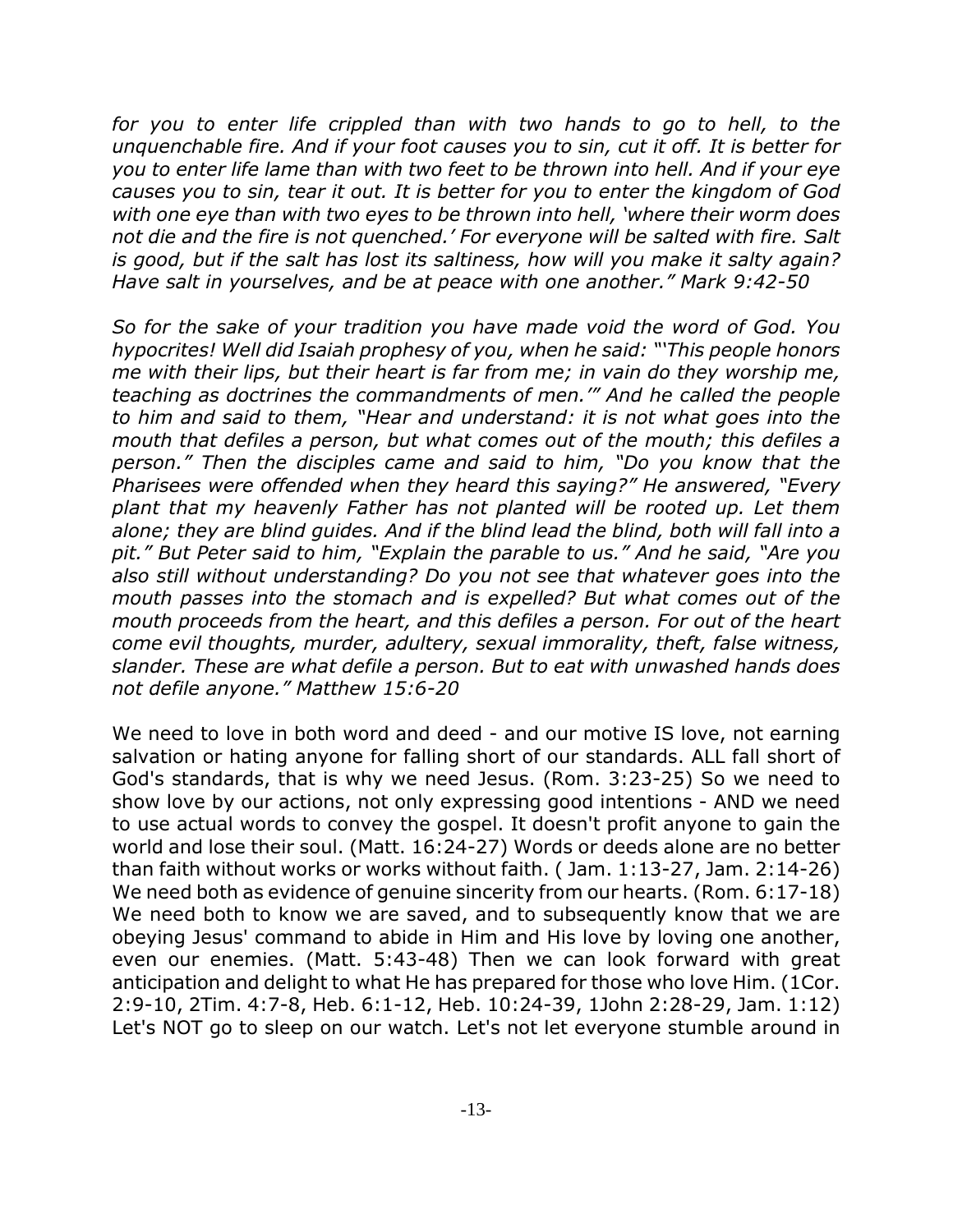the dark by failing to keep oil in our lamps. Let's hold them high so that we can shine the Light brightly for them to see. Let's be ready!

*But you are not in darkness, brothers, for that day to surprise you like a thief. For you are all children of light, children of the day. We are not of the night or of the darkness. So then let us not sleep, as others do, but let us keep awake and be sober. For those who sleep, sleep at night, and those who get drunk, are drunk at night. But since we belong to the day, let us be sober, having put on the breastplate of faith and love, and for a helmet the hope of salvation. For God has not destined us for wrath, but to obtain salvation through our Lord Jesus Christ, who died for us so that whether we are awake or asleep we might live with him. Therefore encourage one another and build one another up, just as you are doing. 1 Thessalonians 5:4-11*

*Everyone who makes a practice of sinning also practices lawlessness; sin is lawlessness. You know that he appeared in order to take away sins, and in him there is no sin. No one who abides in him keeps on sinning; no one who keeps on sinning has either seen him or known him. Little children, let no one deceive you. Whoever practices righteousness is righteous, as he is righteous. Whoever makes a practice of sinning is of the devil, for the devil has been sinning from the beginning. The reason the Son of God appeared was to destroy the works of the devil. No one born of God makes a practice of sinning, for God's seed abides in him, and he cannot keep on sinning because he has been born of God. By this it is evident who are the children of God, and who are the children of the devil: whoever does not practice righteousness is not of God, nor is the one who does not love his brother. For this is the message that you have heard from the beginning, that we should love one another. We should not be like Cain, who was of the evil one and murdered his brother. And why did he murder him? Because his own deeds were evil and his brother's righteous. Do not be surprised, brothers, that the world hates you. We know that we have passed out of death into life, because we love the brothers. Whoever does not love abides in death. Everyone who hates his brother is a murderer, and you know that no murderer has eternal life abiding in him. By this we know love, that he laid down his life for us, and we ought to lay down our lives for the brothers. But if anyone has the world's goods and sees his brother in need, yet closes his heart against him, how does God's love abide in him? Little children, let us not love in word or talk but in deed and in truth. 1 John 3:4-18*

If we are indeed lights in this dark world (Philip. 2:14-16), let's reflect the Son (Mal. 4:2) brightly! Consider if God's light on us were the same as His LOVE for us. Should we absorb it selfishly and keep it to ourselves like a dark stone or should we reflect it for the world to see like a shiny white stone? The top verse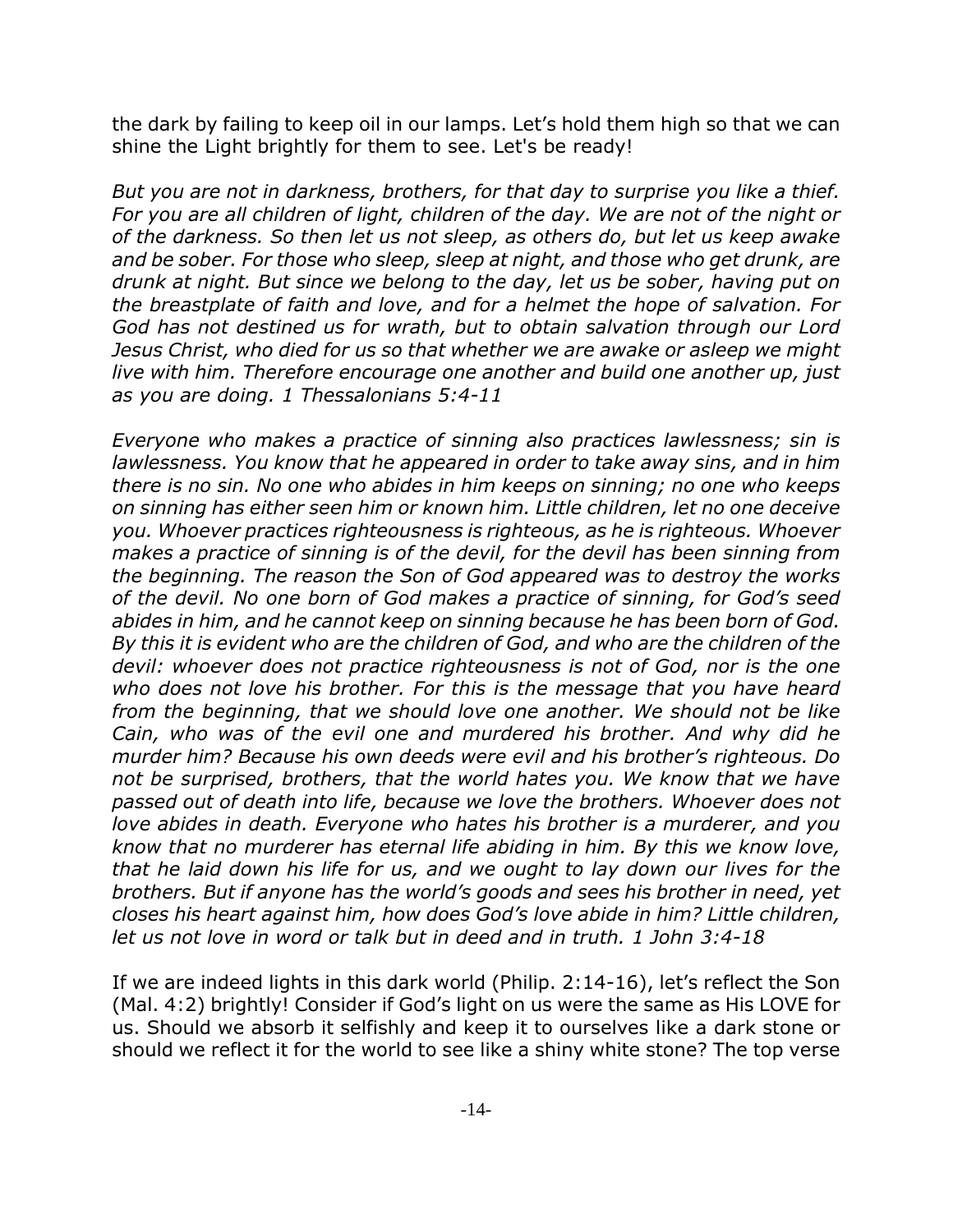says whatever is illuminated becomes a light. If we're truly enlightened, then that should make a difference to those around us. They should see His love in us and be able to navigate the darkness in this world to find their way to Him as well. Let's not have"blood on our hands" because we knew the truth, but we kept it to ourselves because it was easier. (Jam. 5:19-20, Ezek. 33, Mal. 3:13- 4:3) If we REALLY love people, we'll warn them about what happens to people who reject Jesus or claim to believe, but love sin instead of righteousness.

*This is now the second letter that I am writing to you, beloved. In both of them I am stirring up your sincere mind by way of reminder, that you should remember the predictions of the holy prophets and the commandment of the Lord and Savior through your apostles, knowing this first of all, that scoffers will come in the last days with scoffing, following their own sinful desires. They will say, "Where is the promise of his coming? For ever since the fathers fell asleep, all things are continuing as they were from the beginning of creation." For they deliberately overlook this fact, that the heavens existed long ago, and the earth was formed out of water and through water by the word of God, and that by means of these the world that then existed was deluged with water and perished. But by the same word the heavens and earth that now exist are stored up for fire, being kept until the day of judgment and destruction of the ungodly. But do not overlook this one fact, beloved, that with the Lord one day is as a thousand years, and a thousand years as one day. The Lord is not slow to fulfill his promise as some count slowness, but is patient toward you, not wishing that any should perish, but that all should reach repentance. But the day of the Lord will come like a thief, and then the heavens will pass away with a roar, and the heavenly bodies will be burned up and dissolved, and the earth and the works that are done on it will be exposed. Since all these things are thus to be dissolved, what sort of people ought you to be in lives of holiness and godliness, waiting for and hastening the coming of the day of God, because of which the heavens will be set on fire and dissolved, and the heavenly bodies will melt as they burn! But according to his promise we are waiting for new heavens and a new earth in which righteousness dwells. Therefore, beloved, since you are waiting for these, be diligent to be found by him without spot or blemish, and at peace. And count the patience of our Lord as salvation, just as our beloved brother Paul also wrote to you according to the wisdom given him, as he does in all his letters when he speaks in them of these matters. There are some things in them that are hard to understand, which the ignorant and unstable twist to their own destruction, as they do the other Scriptures. You therefore, beloved, knowing this beforehand, take care that you are not carried away with the error of lawless people and lose your own stability. But grow in the grace and knowledge of our Lord and Savior Jesus Christ. To him be the glory both now and to the day of eternity. Amen. 2 Peter 3:1-18*